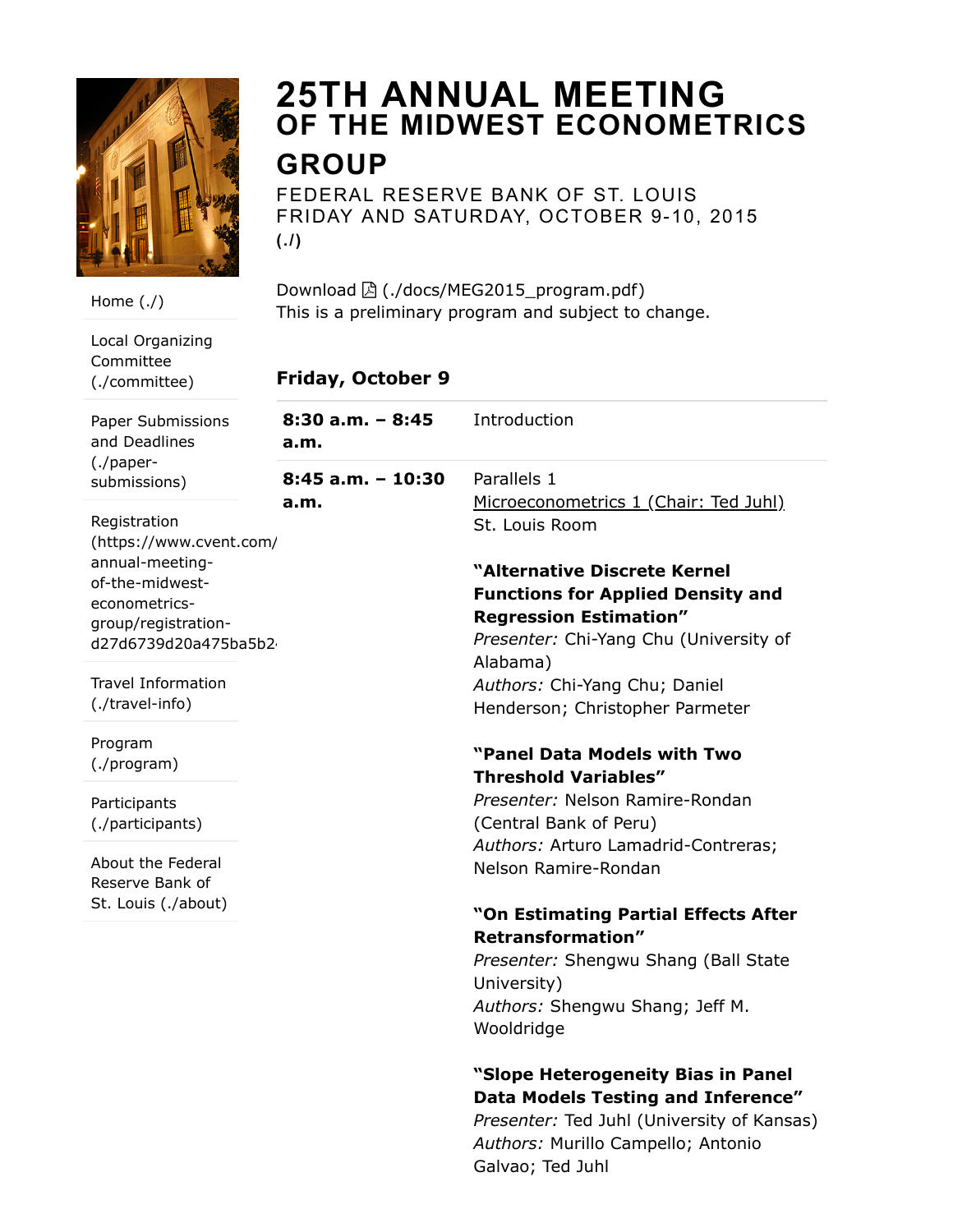Theory 1 (Chair: Thomas Parker) Kentucky Room

#### "Functional autoregressive model for time series of state distributions"

Presenter: Bo Hu (Indiana University) Authors: Bo Hu; Joon Park; Junhui Qian

#### "Estimation of Longrun Variance of Continuous Time Process Using Discrete Sample"

Presenter: Ye Lu (Indiana University) Authors: Ye Lu; Joon Park

#### "Objective Bayes Factors for Model Selection"

Presenter: Hamed Namavari (University of Cincinnati) Authors: Jeffrey Mills; Hamed Namavari

#### "Inference for Stochastic Dominance Using Large-Deviations Asymptotics"

Presenter: Thomas Parker (University of Waterloo) Authors: Thomas Parker

Monetary Policy (Chair: Randal Verbrugge) Missouri Room

#### "The Joint Services of Money and Credit"

Presenter: Liting Su (University of Kansas) Authors: William Barnett; Liting Su

#### "Forward-looking Monetary Policy, Real-time Forecasts, and the Price Puzzle"

Presenter: Pavel Kapinos (FDIC) Authors: Gabriela Best; Pavel Kapinos

## "Nonlinearities, Smoothing, and Countercyclical Monetary Policy"

Presenter: Laura Jackson (Bentley University) Authors: Laura Jackson; Michael Owyang; Daniel Soques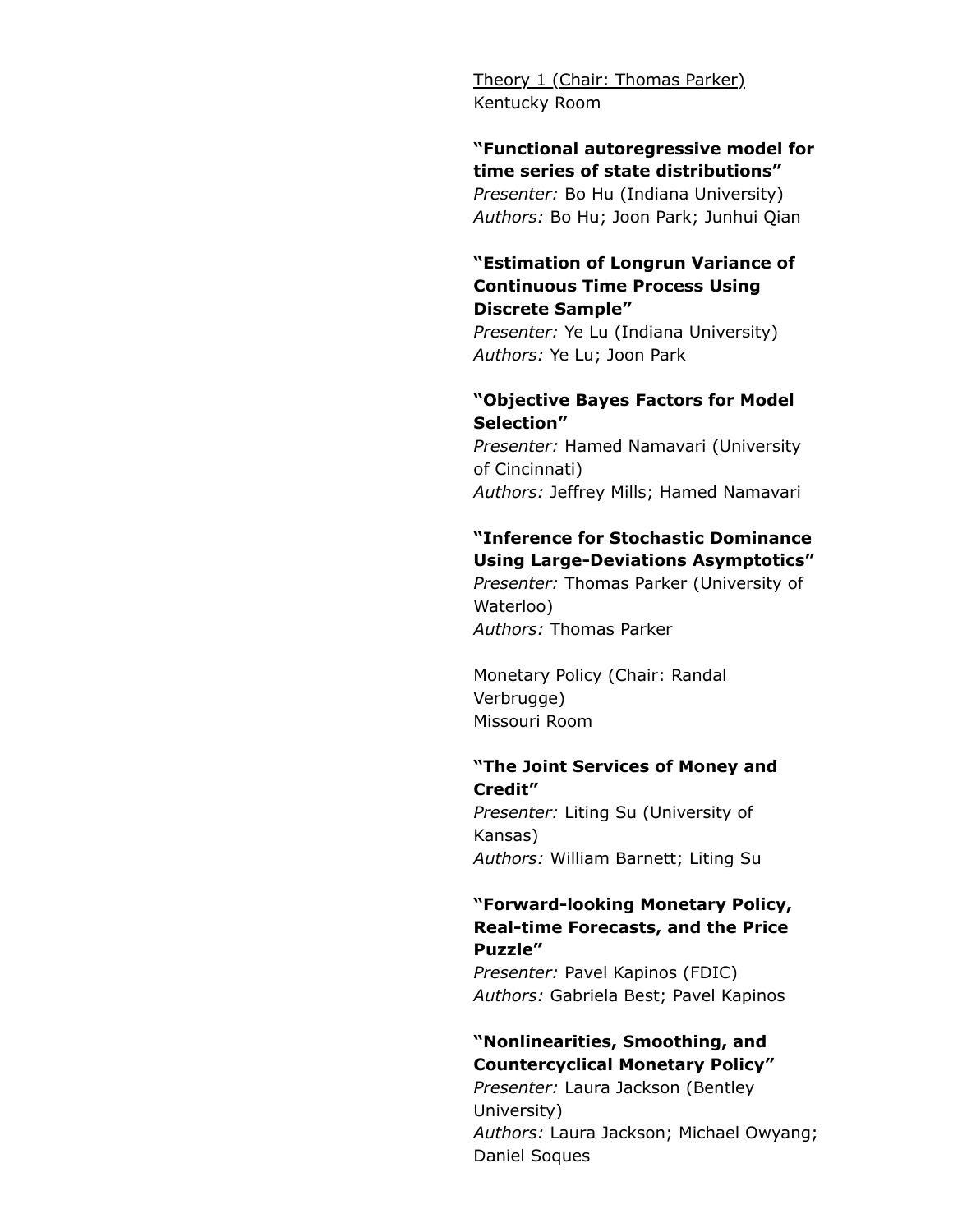#### "Causes and Consequences of Long-Term Inflation Expectations"

Presenter: Randal Verbrugge (Federal Reserve Bank of Cleveland) Authors: Carola Conces Binder; Amy Higgins; Randal Verbrugge

VARs (Chair: John Keating) Tennessee Room

#### "Inference for VARs Identifed with Sign Restrictions"

Presenter: Eleonora Granziera (Bank of Canada) Authors: Eleonora Granziera; Hyungsik Roger Moon; Frank Schorfheide

### "Weak Inference for Dynamic Stochastic General Equilibrium Models with Time-varying Parameters"

Presenter: Naijing Huang (Boston College) Authors: Naijing Huang

## "Impulse Response Matching Estimators for DSGE Models"

Presenter: Atsushi Inoue (Vanderbilt University) Authors: Pablo Guerron-Quintana; Atsushi Inoue; Lutz Kilian

## "Asymmetric Vector Autoregressive Moving Average Models"

Presenter: John Keating (University of Kansas) Authors: John Keating

| 10:30 $a.m. - 10:45$ Break<br>a.m.     |                                                                      |
|----------------------------------------|----------------------------------------------------------------------|
| 10:45 a.m. - 12:30 Parallels 2<br>p.m. | Microeconometrics 2 (Chair: Valentin<br>Verdier)<br>St. Louis Room   |
|                                        | "Test of equilibrium uniqueness in<br>discrete games with a flexible |

information structure"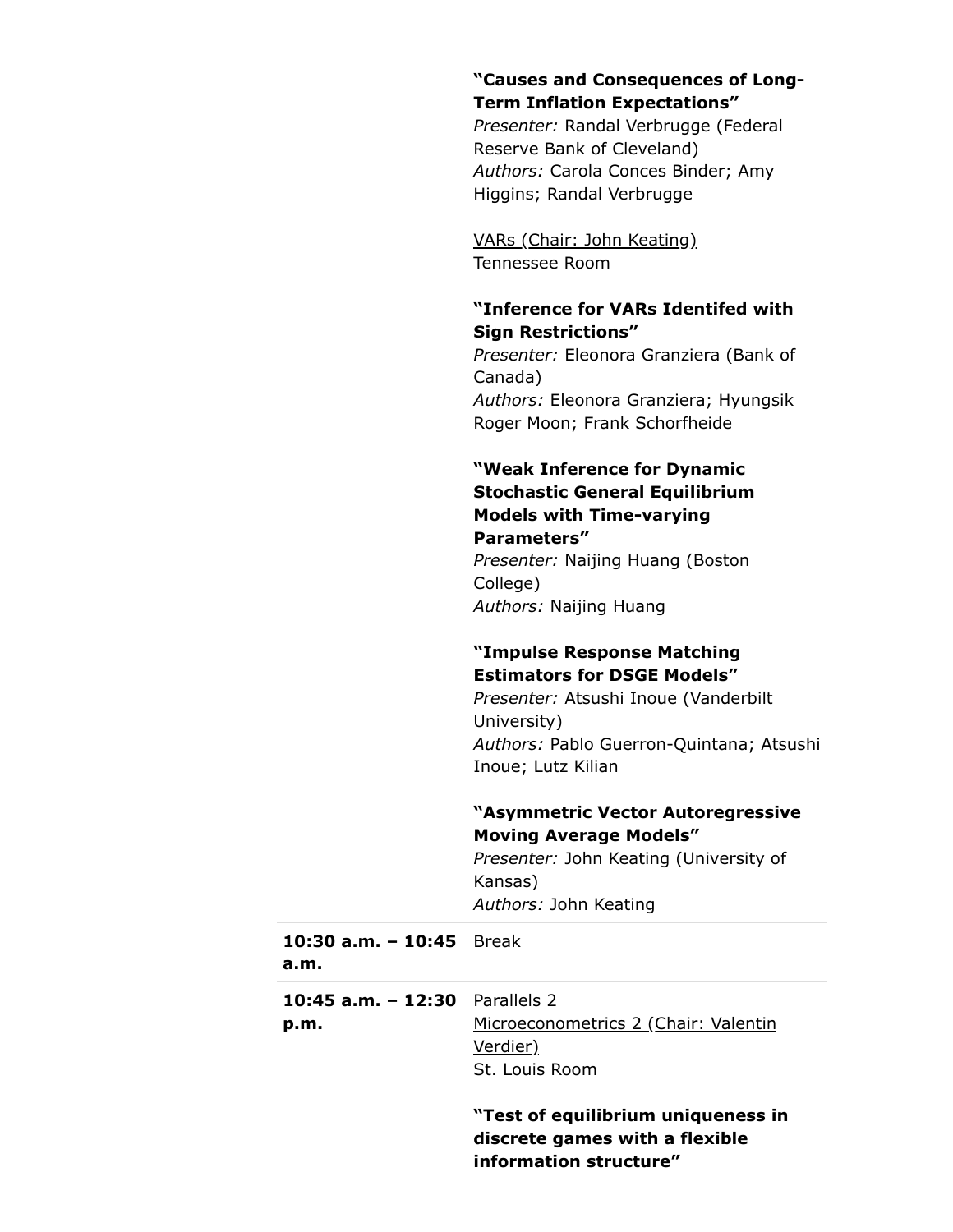Presenter: Mathieu Marcoux (University of Toronto) Authors: Mathieu Marcoux

#### "Partial Independence in Nonseparable Models"

Presenter: Alexandre Poirier (University of Iowa) Authors: Matthew Masten; Alexandre Poirier

## "AMH copula ML estimation for the sample selection model"

Presenter: Hosin Song (Ewha Womans University) Authors: Hosin Song

## "Identification and Estimation of Peer Effects with Panel Data"

Presenter: Valentin Verdier (University of North Carolina - Chapel Hill) Authors: Valentin Verdier

Theory 2 (Chair: Jason Blevins) Kentucky Room

## "On Standard Inference for GMM with Seeming Local Identification Failure"

Presenter: Ji Hyung Lee (University of Illinois) Authors: Zhipeng Liao; Ji Hyung Lee

## "Uniform inference on quantile treatment effects"

Presenter: Antonio Galvao (Sao Paulo School of Economics) Authors: Sergio Firpo; Antonio Galvao

## "On the Over-detection Probability of the Number of Factors"

Presenter: Jaewoo Oh (Syracuse University) Authors: Chihwa Kao; Jaewoo Oh

## "Identifying Restrictions for Finite Parameter Continuous Time Models with Discrete Time Data"

Presenter: Jason Blevins (The Ohio State University)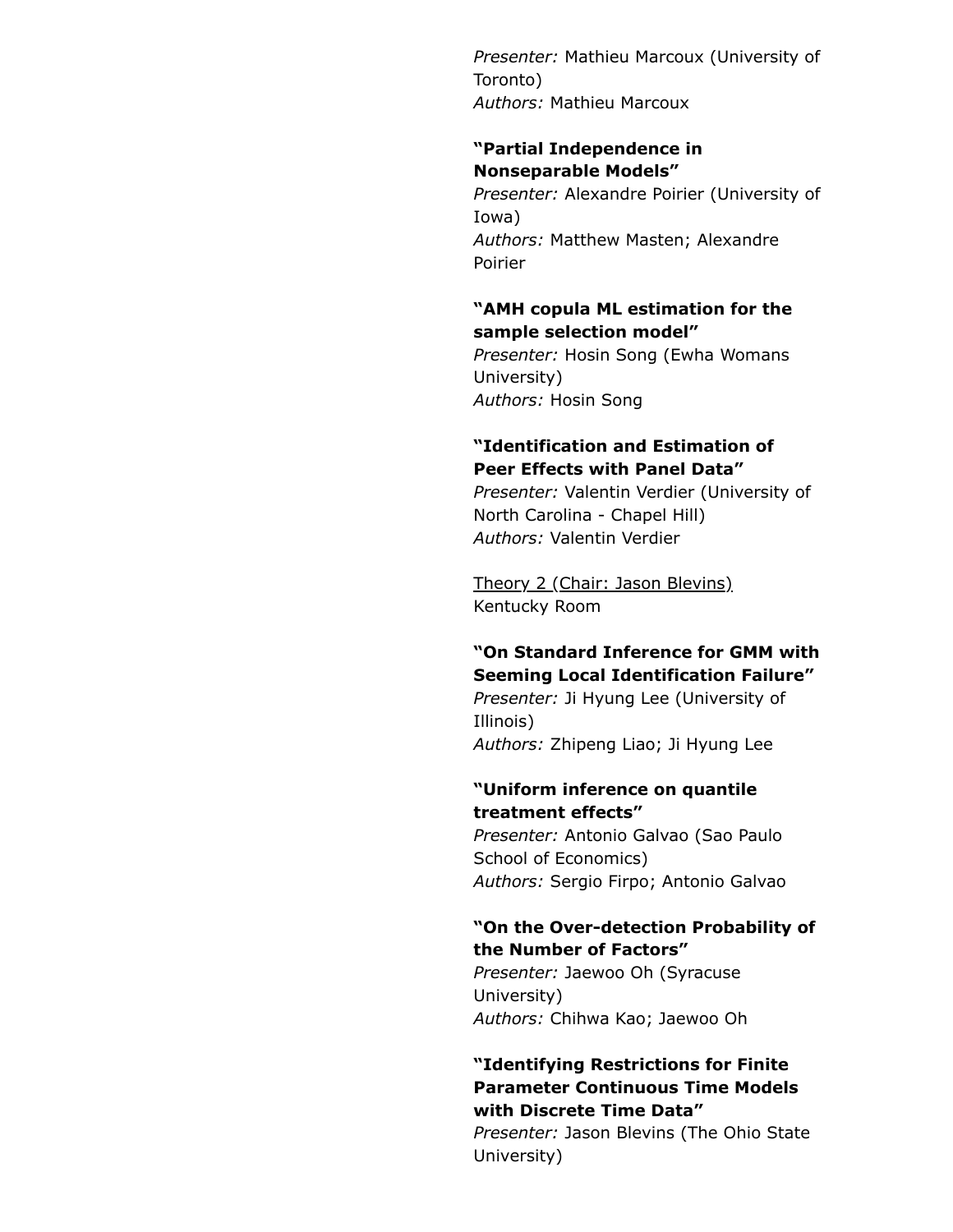Authors: Jason Blevins

Macro Modeling (Chair: Regina Martinez) Missouri Room

## "Nonlinearities in the U.S. Wage Phillips Curve"

Presenter: Luiggi Donayre (University of Minnesota) Authors: Luiggi Donayre; Irina Panovska

#### "Bifurcation of Macroeconometric Models and Robustness of Dynamical Inferences"

Presenter: Guo Chen (University of Kansas) Authors: William Barnett; Guo Chen

## "Monetary-Fiscal interaction with endogenous regime change"

Presenter: Boreum Kwak (University of Indiana) Authors: Yoosoon Chang; Boreum Kwak; Eric Leeper

## "Revisiting "The Myth of Economic Recovery" a Multivariate Approach"

Presenter: Regina Martinez (George Washington University) Authors: Regina Martinez

Financial Modeling (Chair: Xiaming Zeng) Tennessee Room

## "The Information Content of Equity Derivatives Theory and Empirics"

Presenter: Davide Avino (Swansea University) Authors: Davide Avino; Andrei Stancu; Chardin Wese Simen

## "Asymptotic Theory Of Myopic Loss Aversion: Applications To Intolerance for Decline in Standard Of Living and Asset Pricing"

Presenter: G. Charles Cadogan (University of Cape Town) Authors: G. Charles Cadogan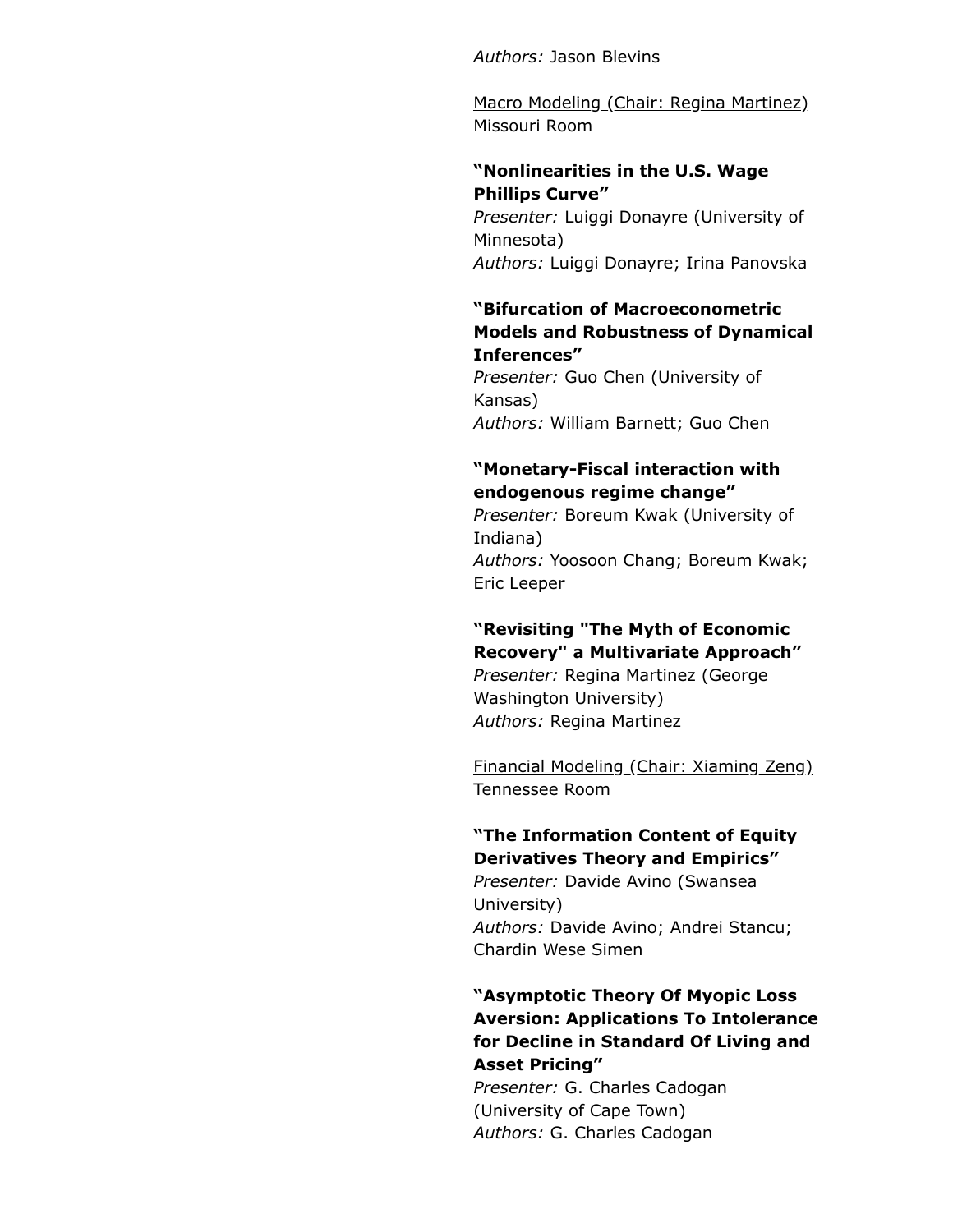|                         | "Asset Pricing with a Realized                                                |
|-------------------------|-------------------------------------------------------------------------------|
|                         | <b>Volatility Risk"</b>                                                       |
|                         | Presenter: Jinji Hao (Washington                                              |
|                         | University in St. Louis)                                                      |
|                         | Authors: Jinji Hao; Jin Zhang                                                 |
|                         | "Non-negative Equity Premium<br><b>Constraint in Stock Return Prediction,</b> |
|                         | <b>What Is Its Real Value?"</b>                                               |
|                         | Presenter: Xiaming Zeng (Washington                                           |
|                         | University in St. Louis)                                                      |
|                         | Authors: Siddhartha Chib; Xiaming Zeng                                        |
| 12:30 p.m. - 1:30 Lunch |                                                                               |
| p.m.                    |                                                                               |
| 1:30 p.m. $-3:15$       | Parallels 3                                                                   |
| p.m.                    | Microeconometrics 3 (Chair: Daigiang                                          |
|                         | <u>Zhang)</u>                                                                 |
|                         | St. Louis Room                                                                |
|                         | "A Framework for Eliciting,                                                   |
|                         | <b>Incorporating, and Disciplining</b>                                        |
|                         | <b>Identifcation Beliefs in Linear</b>                                        |
|                         | Models"                                                                       |
|                         | Presenter: Francis DiTraglia (University of                                   |
|                         | Pennsylvania)                                                                 |
|                         | Authors: Francis DiTraglia; Camilo Garcia-                                    |
|                         | Jimeno                                                                        |
|                         | "Nonparametric Identifcation of a                                             |
|                         | <b>Time-Varying Frailty Model"</b>                                            |
|                         | Presenter: Georgios Effraimidis                                               |
|                         | (University of Southern California)                                           |
|                         | Authors: Georgios Effraimidis                                                 |
|                         | "Local Measures of Intergenerational                                          |
|                         | <b>Mobility of Income, Cognitive, and</b>                                     |
|                         | <b>Noncognitive Skills"</b>                                                   |
|                         | Presenter: Andros Kourtellos (University                                      |
|                         | of Cyprus)                                                                    |
|                         | Authors: Andros Kourtellos; Christa Marr;                                     |
|                         | Chih Ming Tan                                                                 |
|                         | "Identifcation and Estimation of A                                            |
|                         | <b>Dynamic Cost-Based Contract Model,</b>                                     |
|                         | with an Application to Transport                                              |
|                         | <b>Procurement Contracts in France"</b>                                       |
|                         | Presenter: Daiqiang Zhang (Texas A&M                                          |

 $\sim$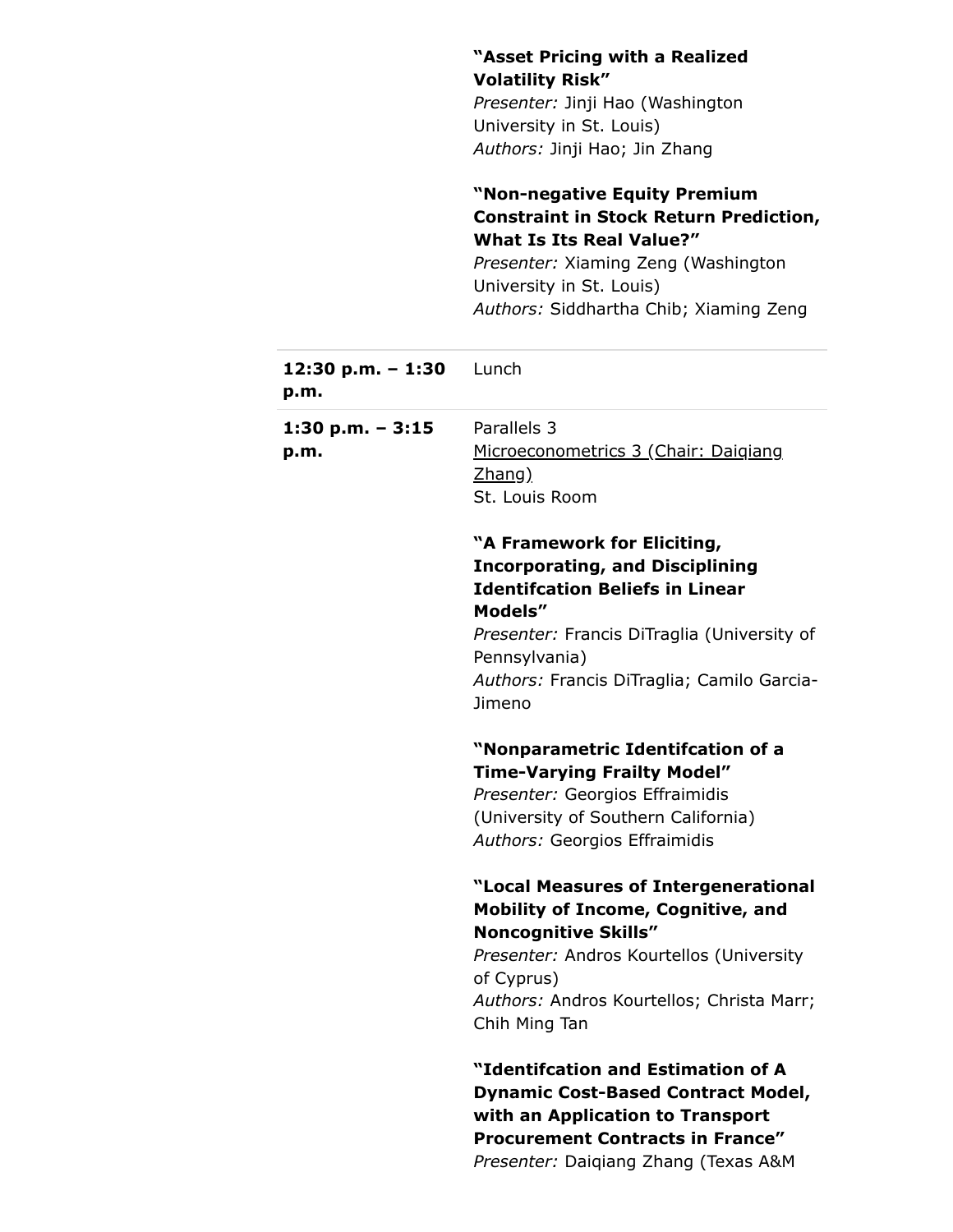University) Authors: Yonghong An; Daiqiang Zhang

Theory 3 (Chair: Yoosoon Chang) Kentucky Room

#### "Mixture Models with Spatial Dependency"

Presenter: Gary Cornwall (University of Cincinnati) Authors: Gary Cornwall

## "Asymptotics for Estimators dating the Origination and Collapse of an Asset Price Bubble"

Presenter: Mohitosh Kejriwal (Purdue University) Authors: Mohitosh Kejriwal; Pierre Perron

#### "A Perturbation Approach to Filtering Hidden States"

Presenter: Natalia Sizova (Rice University) Authors: Ivana Komunjer; Natalia Sizova

## "Regime switching model with endogenous autoregressive latent factor"

Presenter: Yoosoon Chang (Indiana University) Authors: Yoosoon Chang; Yongok Choi; Joon Park

Macroprudential (Chair: Pavel Kapinos) Missouri Room

#### "Early Warning for Financial Stress Events A Credit-Regime Switching Approach"

Presenter: Fuchun Li (Bank of Canada) Authors: Fuchun Li; Hong Xiao

## "PE Ratios and the Risk Taking Channel of Monetary Policy"

Presenter: Eric Olson (West Virginia University) Authors: Jack Dorminey; Eric Olson; Mark Wohar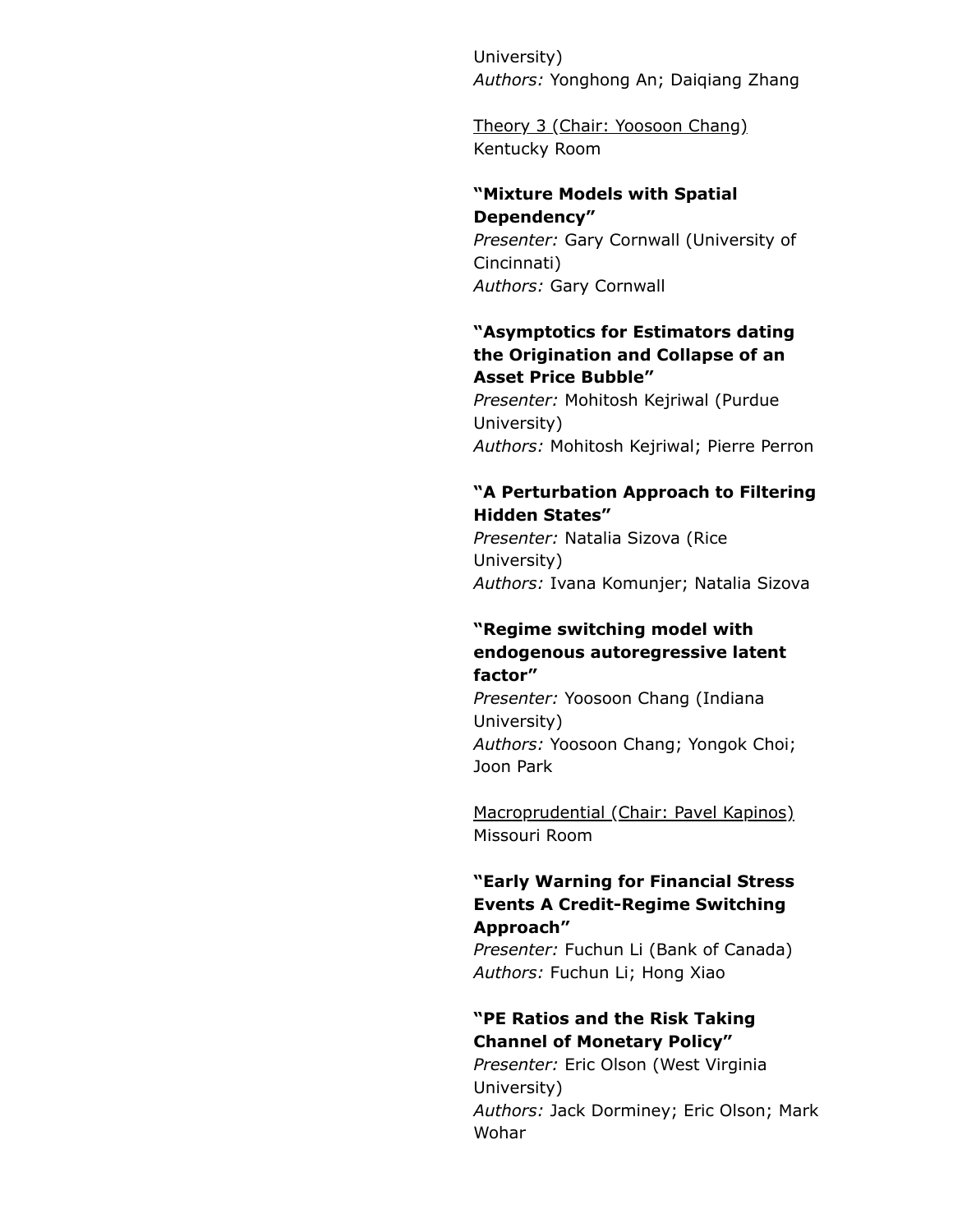## "Does Regulatory Bank Oversight Impact Economic Activity? A Local Projections Approach"

Presenter: Pavel Kapinos (FDIC) Authors: Vivian Hwa; Pavel Kapinos; Carlos Ramirez

Real and Financial Linkages (Chair: Paul Jones) Tennessee Room

## "Reconsidering the Finance-Growth Nexus A Semiparametric Approach"

Presenter: Deniz Baglan (Howard University) Authors: Deniz Baglan

## "A Reexamination of Stock Returns, Interest Rates, Real Activity, and Inflation: Evidence from a Large Dataset"

Presenter: Paul Jones (Pepperdine University) Authors: Paul Jones; Eric Olson; Mark Wohar

## "The Stock Market and Real Economy A Bayesian Nonparametric Approach"

Presenter: Qiao Yang (University of Toronto) Authors: Qiao Yang

"Changes in the behaviour of and the relationship between short-term interest rate, inflation and growth: Evidence from the UK, 1820-2014" Presenter: Mark Wohar (University of Nebraska at Omaha) Authors: Erdenebat Bataa; Andrew Vivian; Mark Wohar 3:15 p.m. – 3:30 Break 3:30 p.m. – 5:15 Parallels 4

| Treatment Effects (Chair: Ke-Li Xu) |  |  |
|-------------------------------------|--|--|
| St. Louis Room                      |  |  |

p.m.

p.m.

## "Constructing Robust Confidence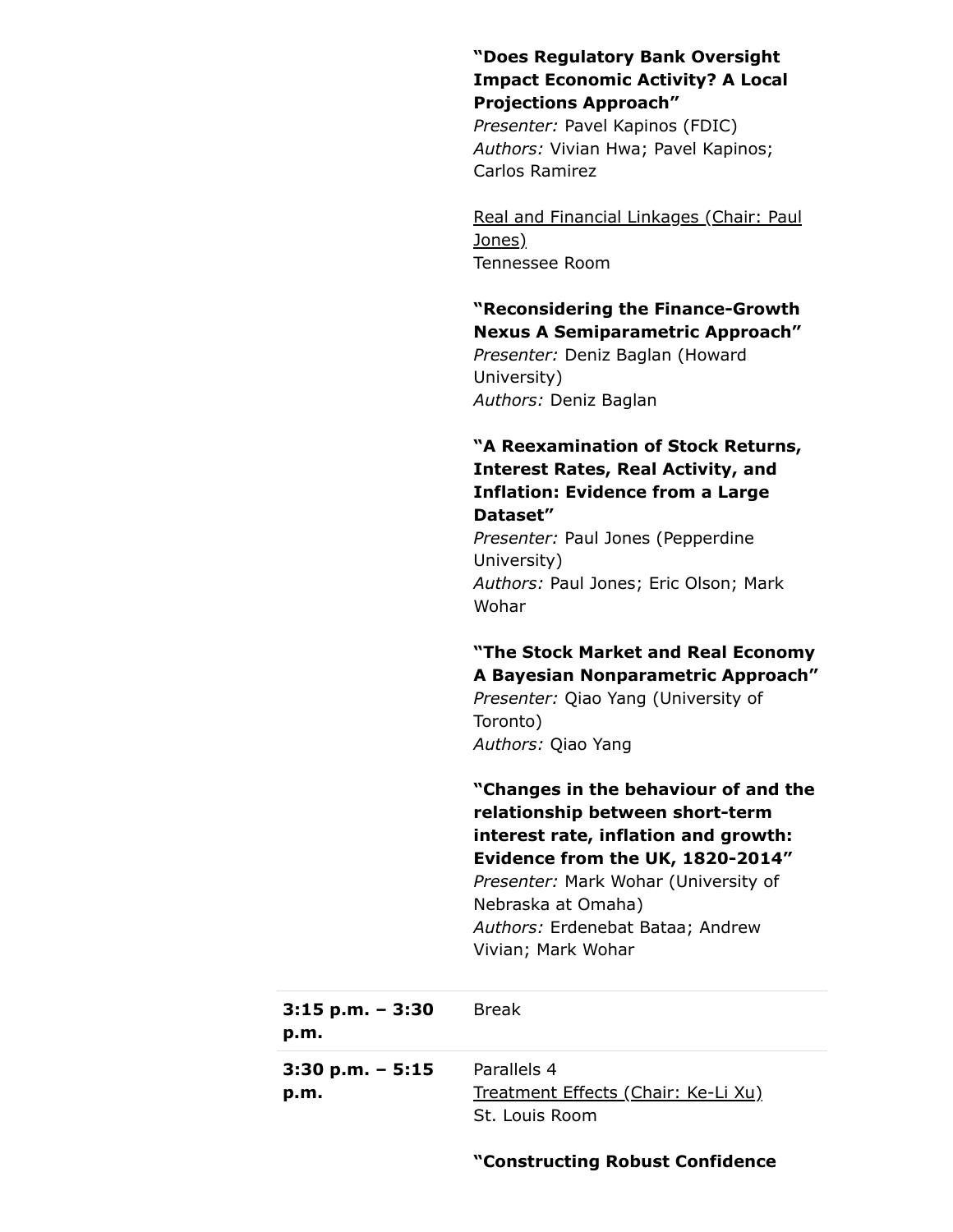## Intervals for Regression Discontinuity Designs with Clustered Sampling"

Presenter: Otavio Camargo-Bartalotti (Iowa State University) Authors: Quentin Brummet; Otavio Camargo-Bartalotti

## "Testing for Rank Invariance or Similarity in Program Evaluation: The effect of Training on Earnings Revisited"

Presenter: Yingying Dong (University of California Irvine) Authors: Yingying Dong; Shu Shen

#### "Simple Local Regression Distribution Estimators with an Application to Manipulation Testing"

Presenter: Xinwei Ma (University of Michigan) Authors: Matias Cattaneo; Michael Jansson; Xinwei Ma

## "Regression discontinuity with categorical outcomes"

Presenter: Ke-Li Xu (Texas A&M University) Authors: Ke-Li Xu

Inference (Chair: Rehim Kilic) Kentucky Room

## "Testing Spatial Regression Models Under Nonregular Conditions"

Presenter: Sheena Yu-Hsien Kao (University of Illinois) Authors: Anil Bera; Sheena Yu-Hsien Kao

#### "Bayesian and frequentist tests of sign equality and other non-convex, nonlinear inequalities"

Presenter: David Kaplan (University of Missouri) Authors: David Kaplan

## "Testing Regressor Exogeneity using Many Covariates"

Presenter: Jason Parker (Michigan State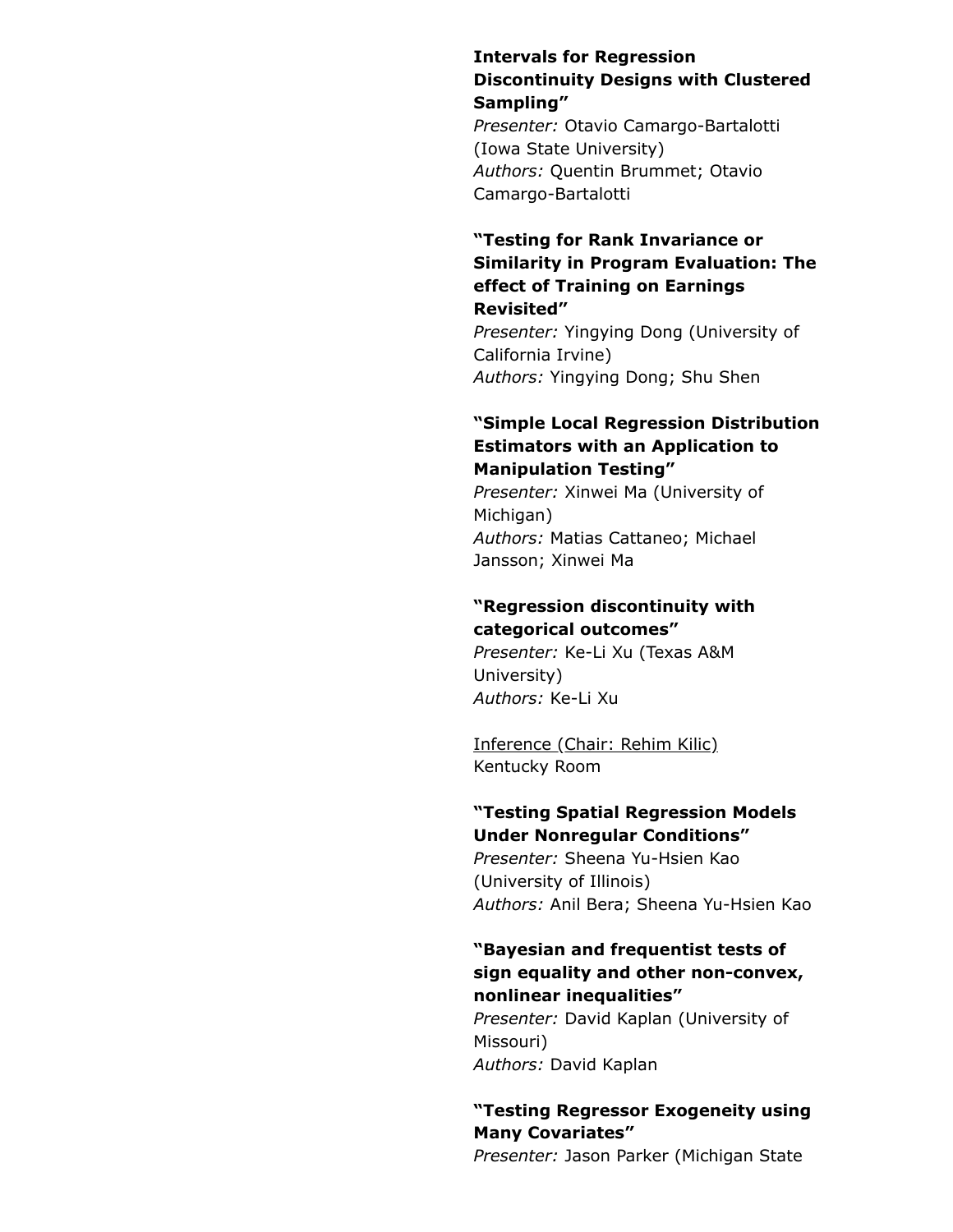University) Authors: Chirok Han; Jason Parker; Donggyu Sul

## "Robust Inference for Predictability in Smooth Transition Predictive Regressions"

Presenter: Rehim Kilic (US Treasury) Authors: Rehim Kilic

Macro Shocks (Chair: Molin Zhong) Missouri Room

#### "Testing the Fiscal Theory in the Frequency Domain"

Presenter: Fei Tan (Saint Louis University) Authors: Fei Tan

## "Country Shocks, Monetary Policy Expectations and ECB Decisions. A Dynamic Factor Approach"

Presenter: Danilo Leiva-Leon (Central Bank of Chile) Authors: Maximo Camacho; Danilo Leiva-Leon; Gabriel Perez-Quiros

## "The Dynamic Effects of Forward Guidance Shocks"

Presenter: Andrew Smith (Federal Reserve Bank of Kansas City) Authors: Brent Bundick; Andrew Smith

## "A New Approach to Identifying the Real Effects of Uncertainty Shocks"

Presenter: Molin Zhong (University of Pennsylvania) Authors: Minchul Shin; Molin Zhong

Financial Predictability (Chair: David Rapach) Tennessee Room

## "Driven by Fear The Tail Risk Premium in the Crude Oil Futures Market"

Presenter: Reinhard Ellwanger (European University Institute) Authors: Reinhard Ellwanger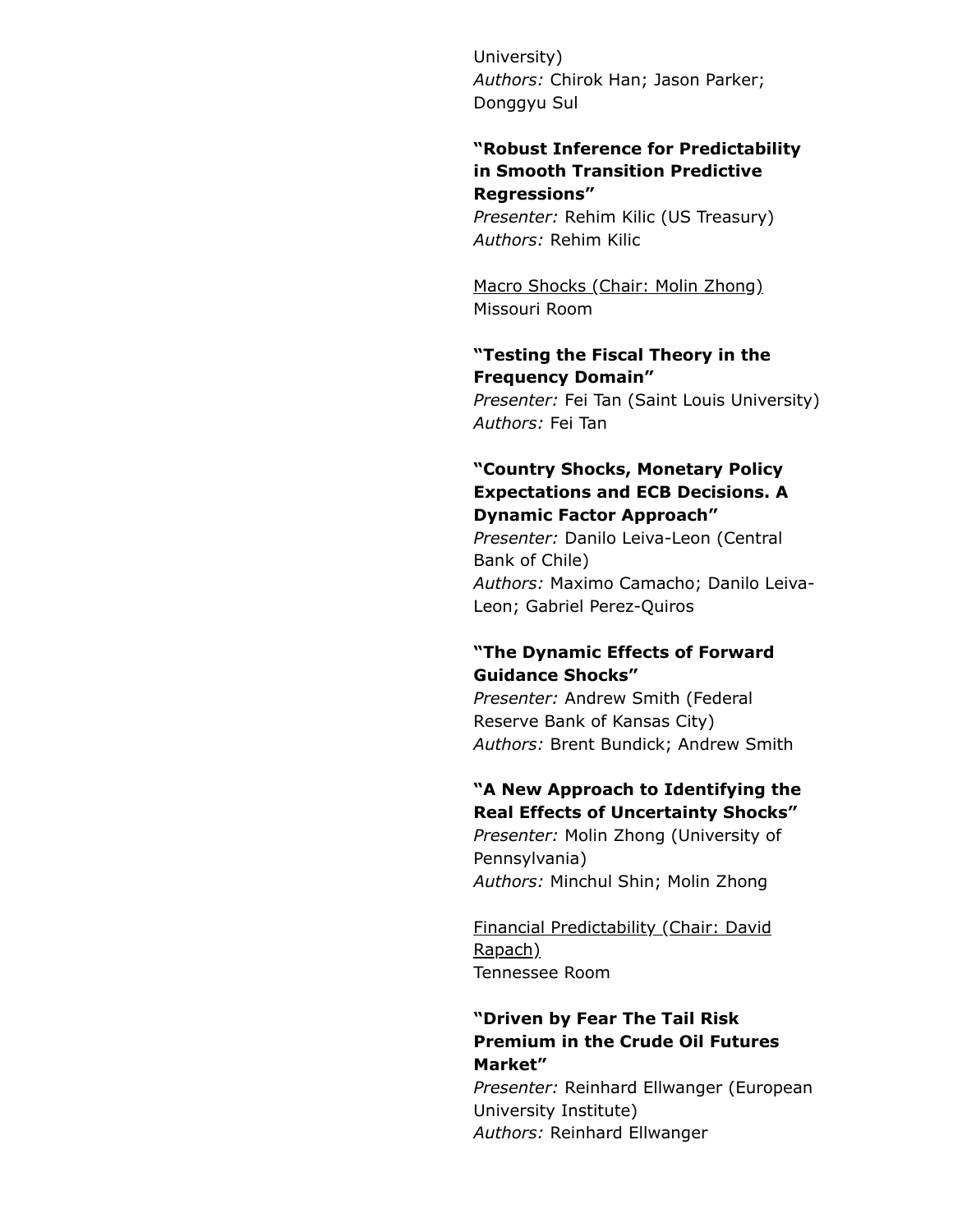|                            | "Equity Premium Puzzle in High-<br><b>Income and Developing Countries: An</b><br><b>Empirical Approach with Disasters"</b><br>Presenter: Jaroslav Horvath (The Ohio<br>State University)<br>Authors: Jaroslav Horvath<br>"The role of jumps in volatility<br>spillovers in foreign exchange<br>markets: meteor shower and heat<br>waves revisited"<br>Presenter: Christopher Neely (Federal<br>Reserve Bank of St. Louis) |
|----------------------------|---------------------------------------------------------------------------------------------------------------------------------------------------------------------------------------------------------------------------------------------------------------------------------------------------------------------------------------------------------------------------------------------------------------------------|
|                            | Authors: Jerome Lahaye; Christopher<br><b>Neely</b>                                                                                                                                                                                                                                                                                                                                                                       |
|                            | "Industry Interdependencies and<br><b>Cross-Industry Return Predictability"</b><br>Presenter: David Rapach (Saint Louis<br>University)<br>Authors: David Rapach; Jack Strauss; Jun<br>Tu; Guofu Zhou                                                                                                                                                                                                                      |
| $5:15$ p.m. - 6:15<br>p.m. | Reception                                                                                                                                                                                                                                                                                                                                                                                                                 |
| 6:15 p.m.                  | "Complete Subset Regressions: Model<br><b>Averaging with Many Weak</b><br><b>Predictors"</b><br>Dinner with Guest Speaker Graham Elliott<br>(UCSD)                                                                                                                                                                                                                                                                        |

## Saturday, October 10

| $8:45$ a.m. $-10:30$<br>a.m. | Parallels 5<br>Topics in Micro Data 1 (Chair: Bruce<br>Meyer)<br>St. Louis Room                                                                       |
|------------------------------|-------------------------------------------------------------------------------------------------------------------------------------------------------|
|                              | "The Effect of Minimum Wages on<br><b>Employment: A Factor Model</b><br>Approach"<br>Presenter: Evan Totty (Purdue University)<br>Authors: Evan Totty |
|                              | "Trouble in the Tails? Earnings Non-<br><b>Response and Response Bias across</b><br>the Distribution"<br>Presenter: Christopher Bollinger             |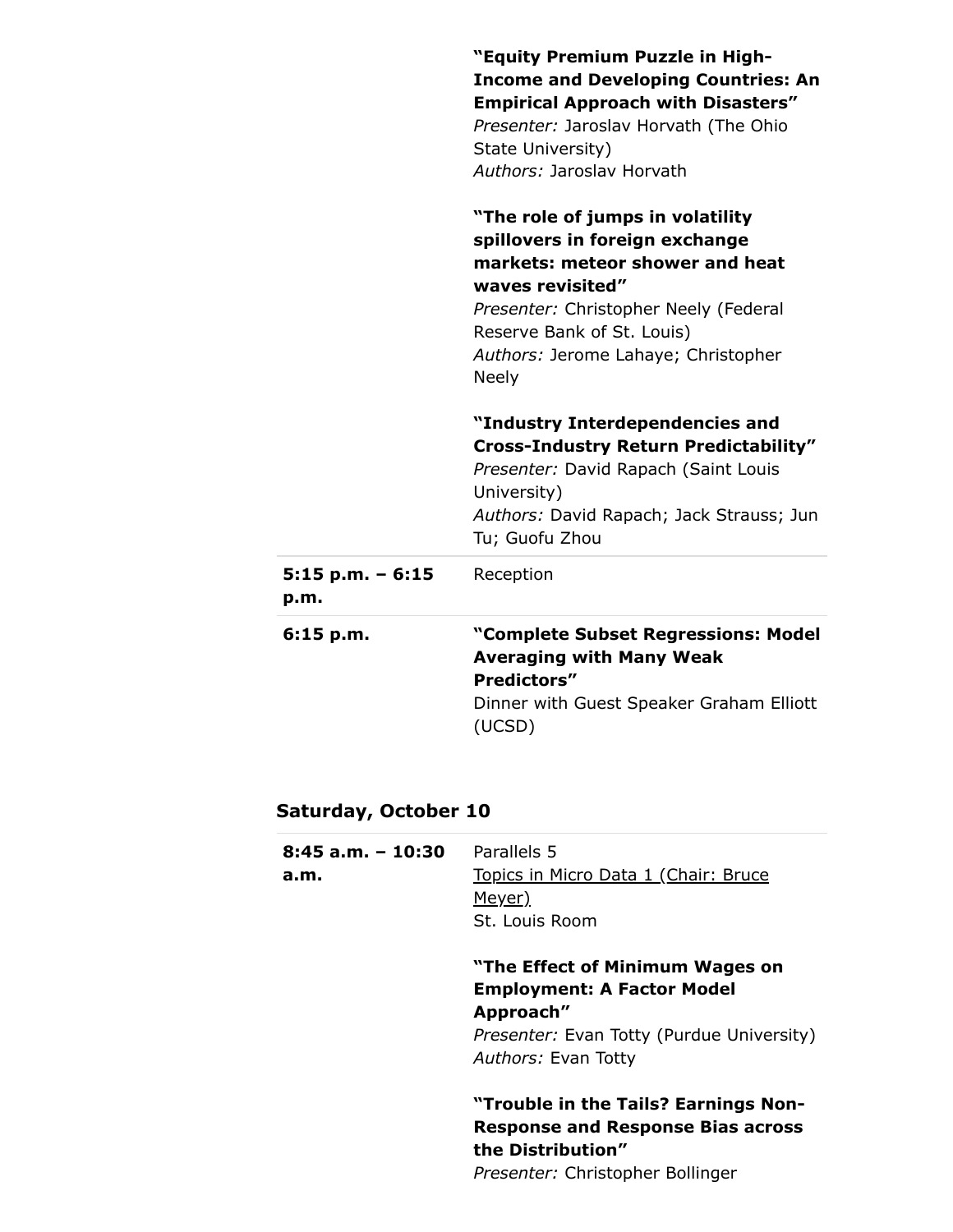(University of Kentucky) Authors: Christopher Bollinger; Barry Hirsch; Charles Hokayem; James Ziliak

#### "Bias from Unit Non-Response in the Measurement of Income in Household Surveys"

Presenter: Bruce Meyer (University of Chicago) Authors: C. Adam Bee; Graton Gathright; Bruce Meyer

Forecast 1 (Chair: Gray Calhoun) Kentucky Room

#### "Simple Robust Tests for the Specification of High-Frequency Predictors of a Low-Frequency Series"

Presenter: J. Isaac Miller (University of Missouri) Authors: J. Isaac Miller

## "Nonlinear Granger Causality Between Exchange Rates and Real Consumption Spending: A Further Development of Cross Validation Causality Analysis"

Presenter: Rick Ashley (Virginia Polytechnic Institute and State University) Authors: Rick Ashley; Mark Wohar

## "Comparing Nested Predictive Regression Models with Persistent Predictors"

Presenter: Tae-Hwy Lee (University of California, Riverside) Authors: Yan Ge; Tae-Hwy Lee; Michael **McCracken** 

## "A simple block bootstrap for asymptotically normal out-of-sample test statistics"

Presenter: Gray Calhoun (Iowa State University) Authors: Gray Calhoun

Business Cycles (Chair: Daniel Soques) Missouri Room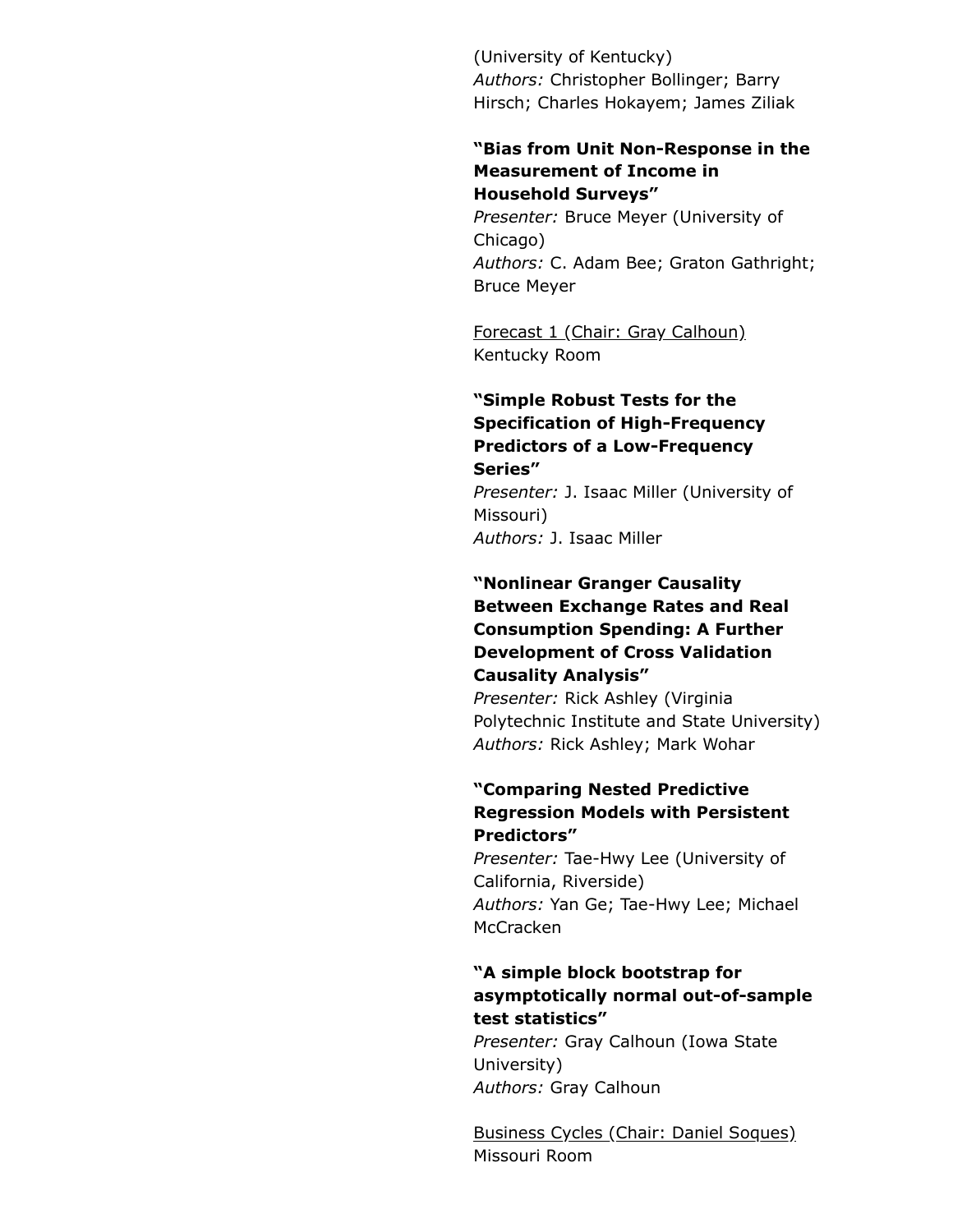### "Explaining Volatility of Hours through Labor Demand Differences by Gender"

Presenter: Amy Guisinger (George Washington University) Authors: Amy Guisinger

### "Business Cycle Asymmetries and Slow Recoveries in Labor Markets"

Presenter: Irina Panovska (Lehigh University) Authors: Irina Panovska

#### "Regional Banking Shocks and Activity: Evidence from Argentinean Regions."

Presenter: Emiliano Luttini (Banco Central de Chile) Authors: Emiliano Luttini

## "Business Cycles Across Space and Time"

Presenter: Daniel Soques (University of North Carolina, Chapel Hill) Authors: Neville Francis; Michael Owyang; Daniel Soques

Identification in Games (Chair: Ruli Xiao) Tennessee Room

## "Nonparametric Identification and Estimation of Double Auctions with Bargaining"

Presenter: Huihui Li (Pennsylvania State University) Authors: Huihui Li; Nianqing Liu

#### "Nonparametric Identifcation and Testing in First-Price Auctions with Asymmetric Bidders"

Presenter: Zheng Li (Texas A&M University) Authors: Yonghong An; Zheng Li

## "Identifying power of the Nashassumption in a linear entry game"

Presenter: Peter Toth (University of Texas at Austin)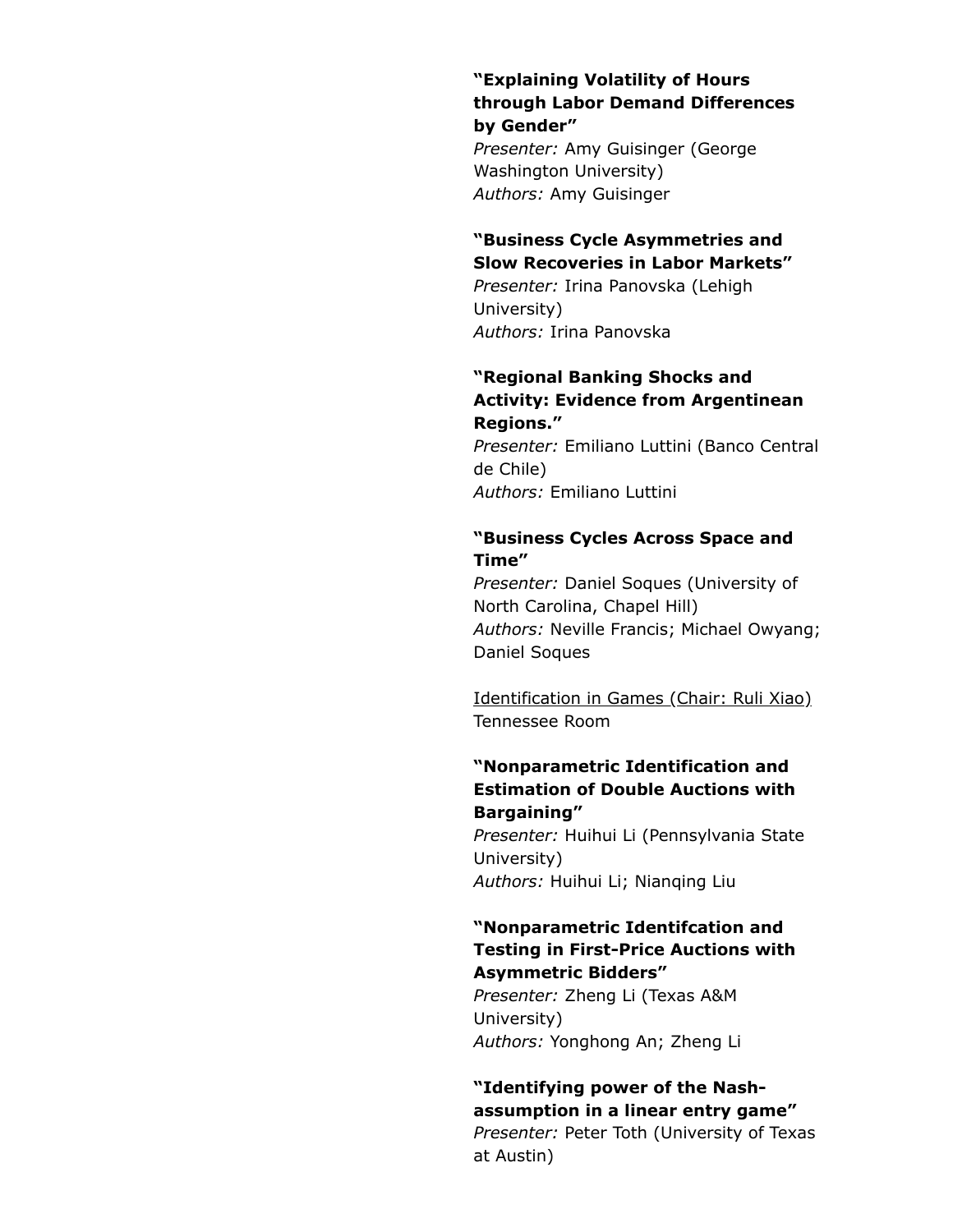Authors: Peter Toth

"Identifcation of Dynamic Games with Multiple Equilibria and Unobserved Heterogeneity"

Presenter: Ruli Xiao (Indiana University) Authors: Ruli Xiao

| 10:30 a.m. - 10:45 Break<br>a.m.         |                                                                                                                                                                                                                                    |
|------------------------------------------|------------------------------------------------------------------------------------------------------------------------------------------------------------------------------------------------------------------------------------|
| 10:45 $a.m. - 12:00$ Parallels 6<br>p.m. | Topics in Micro Data 2 (Chair: Marie-<br>Helene Felt)<br>St. Louis Room                                                                                                                                                            |
|                                          | "Retail Payment Innovations and<br><b>Cash Usage Accounting for Attrition</b><br><b>Using Refreshment Samples"</b><br>Presenter: Marie-Helene Felt (Carleton<br>University)<br>Authors: Heng Chen; Marie-Helene Felt;<br>Kim Huynh |
|                                          | "Positive Mental Health and its<br>determinants in Urban India"<br>Presenter: Bidisha Chakraborty (Jadavpur<br>University)<br>Authors: Bidisha Chakraborty; Piyali<br>Dasgupta; Siddhartha Mitra                                   |
|                                          | "Canadian households' payment<br>habits: 'Partnering up' aggregated<br>household data and individual data"<br>Presenter: Marie-Helene Felt (Carleton<br>University)<br>Authors: Marie-Helene Felt                                  |
|                                          | Forecast 2 (Chair: Mehmet Pasaogullari)<br>Kentucky Room                                                                                                                                                                           |
|                                          | "The Role of Inflation Expectations,<br><b>Core Inflation, and Slack in Real-Time</b><br><b>Inflation Forecasting"</b><br>Presenter: Kundan Kishor (University of<br>Wisconsin-Milwaukee)<br>Authors: Kundan Kishor; Evan Koenig   |
|                                          | "Nowcasting BRICS+M in Real Time"                                                                                                                                                                                                  |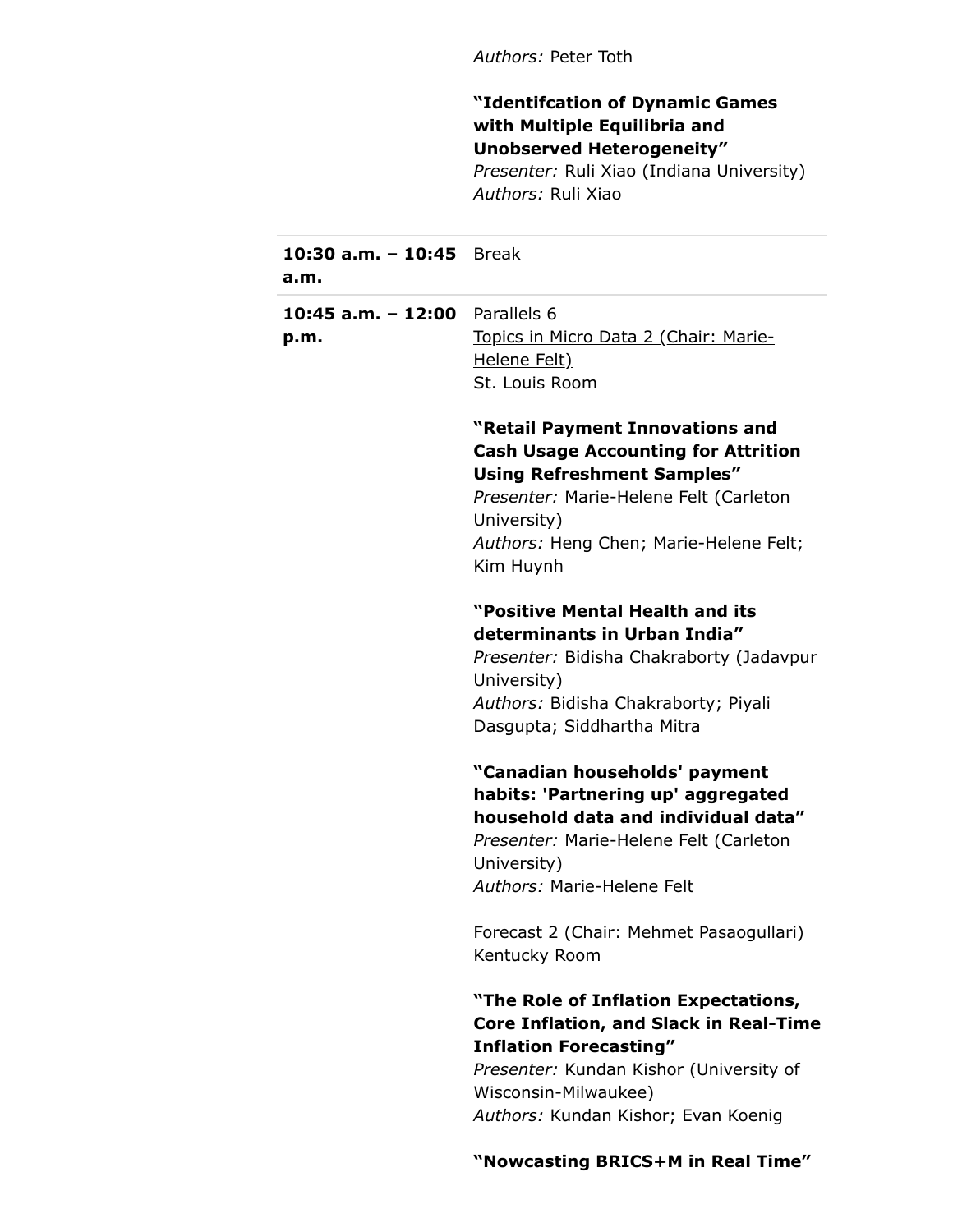Presenter: Garima Vasishtha (Bank of Canada) Authors: Tatjana Dahlhaus; Justin-Damien Guenette; Garima Vasishtha

### "Forecasts from reduced-form models under the zero lower bound constraint"

Presenter: Mehmet Pasaogullari (Federal Reserve Bank of Cleveland) Authors: Mehmet Pasaogullari

Volatility (Chair: Todd Prono) Missouri Room

## "Forecasting Crude Oil Price Volatility"

Presenter: Ana Maria Herrera (University of Kentucky) Authors: Ana Maria Herrera; Liang Hu; Daniel Pastor

#### "Improving Forecasts from Markov Switching Models using Realized Variance"

Presenter: Jia Liu (McMaster University) Authors: Jia Liu; John Maheu

#### "Reconsidering Instrumental Variables Estimators for ARCH Processes"

Presenter: Todd Prono (American University) Authors: Todd Prono

Quantiles (Chair: Chuan Goh) Tennessee Room

## "Quantile Treatment Effects in Difference in Differences Models with Panel Data"

Presenter: Brantly Callaway (Vanderbilt University) Authors: Brantly Callaway; Tong Li

## "Within-group Estimators for Fixed Effects Quantile Models with Large N and Large T"

Presenter: Heng Chen (Bank of Canada)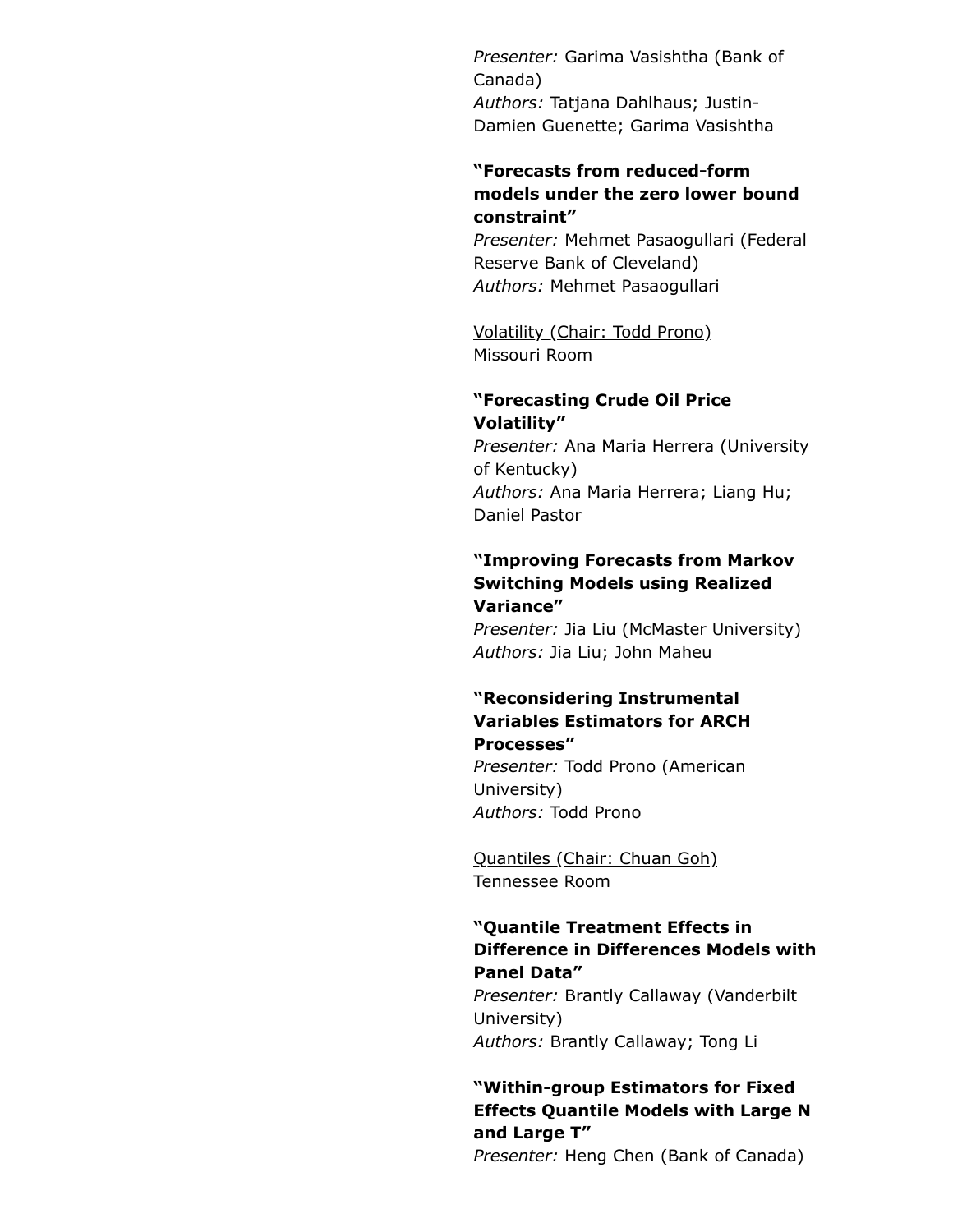Authors: Heng Chen

## "Quantile-Regression Inference With Adaptive Control of Size"

Presenter: Chuan Goh (University of Wisconsin-Milwaukee) Authors: Juan Carlos Escanciano; Chuan Goh

| 12:00 $p.m. - 1:00$ Lunch<br>p.m. |                                                                                                                                                                                                             |
|-----------------------------------|-------------------------------------------------------------------------------------------------------------------------------------------------------------------------------------------------------------|
| 1:00 p.m. $-$ 2:15                | Parallels 7                                                                                                                                                                                                 |
| p.m.                              | Semiparametrics (Chair: Byoung Park)<br>St. Louis Room                                                                                                                                                      |
|                                   | "Semiparametric Estimation and<br><b>Testing of Smooth Coefficient Spatial</b><br><b>Autoregressive Models"</b><br>Presenter: Emir Malikov (St. Lawrence<br>University)<br>Authors: Emir Malikov; Yiguo Sun |
|                                   | "Squre-root-N consistent estimator<br>of the intercept of a sample selection<br>model"                                                                                                                      |
|                                   | Presenter: Byoung Park (SUNY at Albany)<br>Authors: Byoung Park                                                                                                                                             |
|                                   | Forecast 3 (Chair: Brad Speigner)<br>Kentucky Room                                                                                                                                                          |
|                                   | "Real Time Monitoring for Abnormal<br><b>Events: the Case of Influenza</b><br>Outbreaks"                                                                                                                    |
|                                   | Presenter: Yao Rao (The University of<br>Liverpool)                                                                                                                                                         |
|                                   | Authors: Brendan McCabe; Yao Rao                                                                                                                                                                            |
|                                   | "Diffusion Index Forecasts and<br><b>Factor-Augmented Regressions in</b><br><b>Nonstationary Time Series"</b>                                                                                               |
|                                   | Presenter: Shulin Shen (Syracuse                                                                                                                                                                            |
|                                   | University)                                                                                                                                                                                                 |
|                                   | Authors: Chihwa Kao; Shulin Shen                                                                                                                                                                            |
|                                   | "Nonlinear Unemployment Dynamics<br>Disaggregated by Duration"<br>Presenter: Brad Speigner (Bank of                                                                                                         |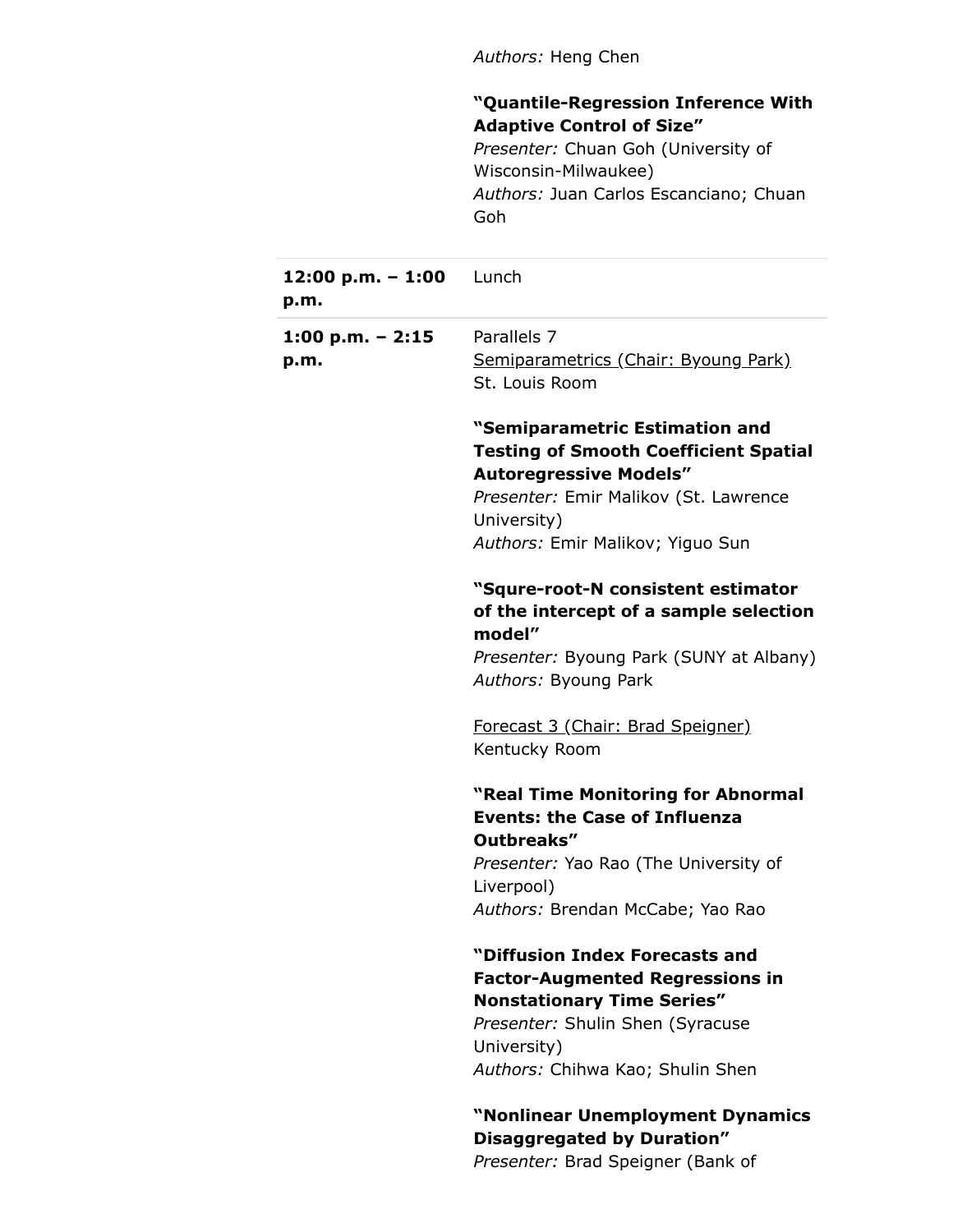England) Authors: Brad Speigner

International (Chair: AKM Mahbub Morshed) Missouri Room

#### "Reduced Form and Structural Models in Productivity Analysis"

Presenter: Binlei Gong (Rice University) Authors: Binlei Gong

## "Is China's Monetary Policy Constrained by its Foreign Exchange Interventions? A Structural Perspective"

Presenter: Hao Jin (Indiana University Bloomington) Authors: Hao Jin; Fei Tan

## "Unconditional Convergence of Labor Productivity in the Service Sector"

Presenter: AKM Mahbub Morshed (Southern Illinois University Carbondale) Authors: Bisrat Kinfemichael; AKM Mahbub Morshed

Microeconometrics 4 (Chair: Wei Lin) Tennessee Room

## "Measurement Errors in Quantile Regression Models"

Presenter: Suyong Song (University of Iowa) Authors: Sergio Firpo; Antonio Galvao; Suyong Song

## "Control Function Approach in Two-Step Sieve M-estimation of Binary Response Models with Endogenous Explanatory Variables" Presenter: Wei Lin (Michigan State

University) Authors: Wei Lin